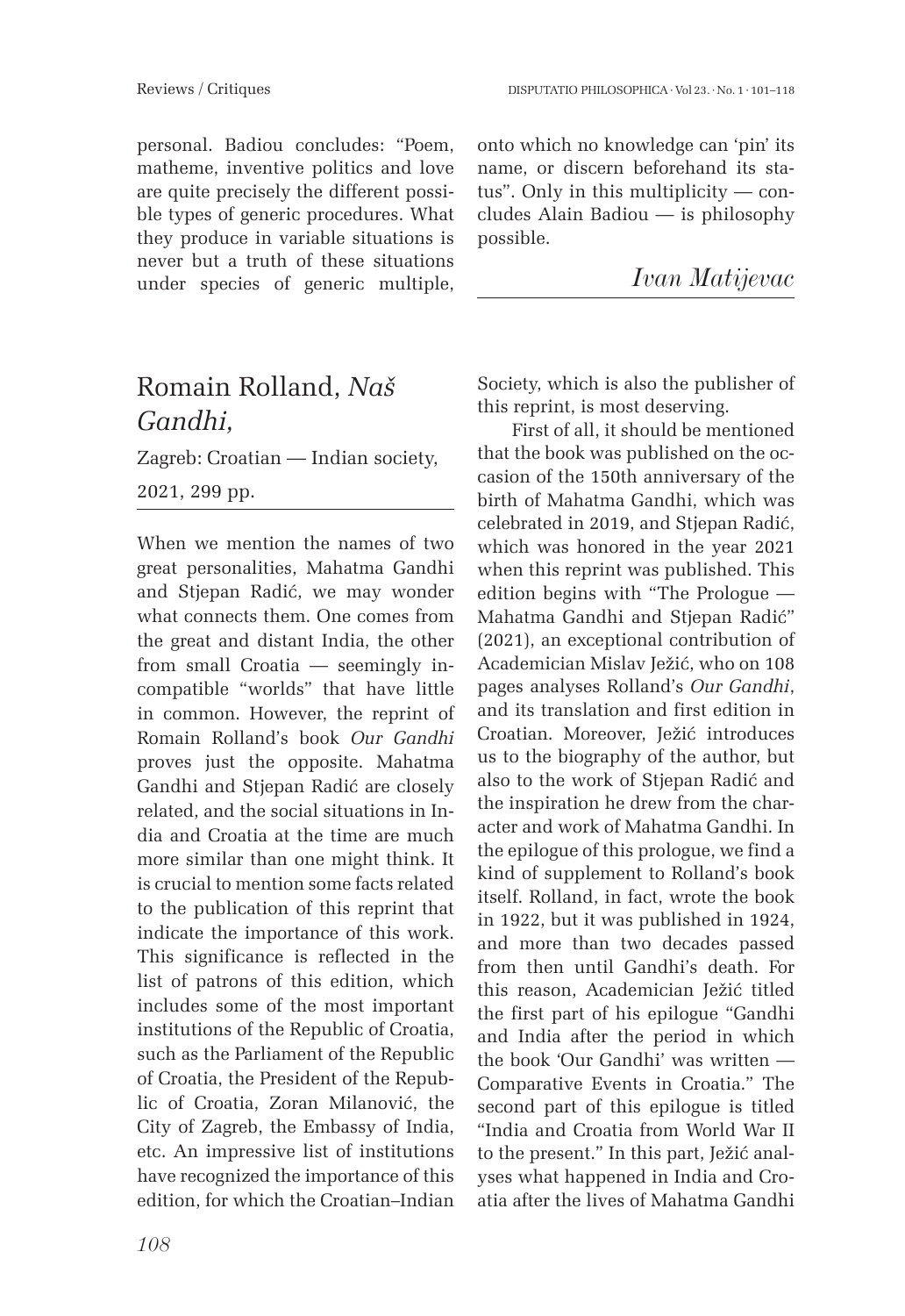and Stjepan Radić and concludes with a curious question and a significant answer, "We can ask ourselves how much Gandhi's ideas are still present in modern India more than 150 years after his birth and almost 75 years after his death. We can ask ourselves how many thoughts of Stjepan Radić and his brother Antun are still present in modern Croatia exactly 150 years after his birth and almost 95 years after his death. We can answer that they are present as much as social and national liberation has been achieved in India or Croatia" (Ježić 2021, CV).

The centerpiece of this edition is a reprint of the 1924 translation of Romain Rolland's book *Our Gandhi*. The book itself was originally published in 1924 under the title *Mahatma Gandhi* and went through more than thirty editions in less than a year. In the same year, a translation into Croatian was published after the 31st French edition at the request of Stjepan Radić. 3,000 copies of this Croatian translation were published by the Slavic bookstore (Slavenska knjižara), owned by Stjepan Radić. The translation was done by Dr. Josip Vandekar, Stjepan Radić's son–in–law. Almost a hundred years after this edition, we do not have in our hands a new edition of the book, but a faithful reprint. Thus, we can see that the text follows the orthographic norms of the 19th century's Zagreb Philological School. In the beginning, we find a short prologue written by Stjepan Radić himself, entitled "Croatian Peacekeeping and Indian Nonviolent Movement" (Radić 2021,  $V - VIII$ ). Radić tries to show the great connection and similarity between these two movements, despite the extremely different environments in which they operate. He gives the impression that he himself is amazed at the similarities between these two movements. For this reason, he is convinced that the Croatian peasant really has the right to consider Gandhi as "his" and, therefore, explains why this Croatian translation is called *Our Gandhi*. The introduction was written by the translator Dr. Josip Vandekar, who relayed historical and geographical information about India, different social groups, languages, and especially religion. This introduction could have served as an excellent source of basic information about India for the reader of that time, as it does for us today.

Rolland's text itself is divided into five chapters. In the first chapter, "The Great Soul Mahatma — the Man Who Became One with the Essence of the Universe," Rolland describes Gandhi's life from his birth in 1869 to the beginning of the nonviolent resistance movement in 1919. The second chapter describes the beginnings of the movement of non–cooperation with the British government that Gandhi announced on August 1, 1920. The third chapter analyzes the disagreements between Mahatma Gandhi and Rabindranath Tagore, while the fourth chapter describes the events Tagore feared: riots, strikes, and violence. The fifth chapter deals only with some events related to the movement after Gandhi's imprisonment in 1922, when the author concludes his work. However, in the already mentioned 31st edition of the book, Rolland adds a final letter to this French edition. The reason for this addition was the release of Gandhi on 4 February 1924. This edition closes with a title entitled "Two Greats of Nonviolence and Peacekeeping," signed by Darko Žubrinić and Joginder Singh Nijjar, President of